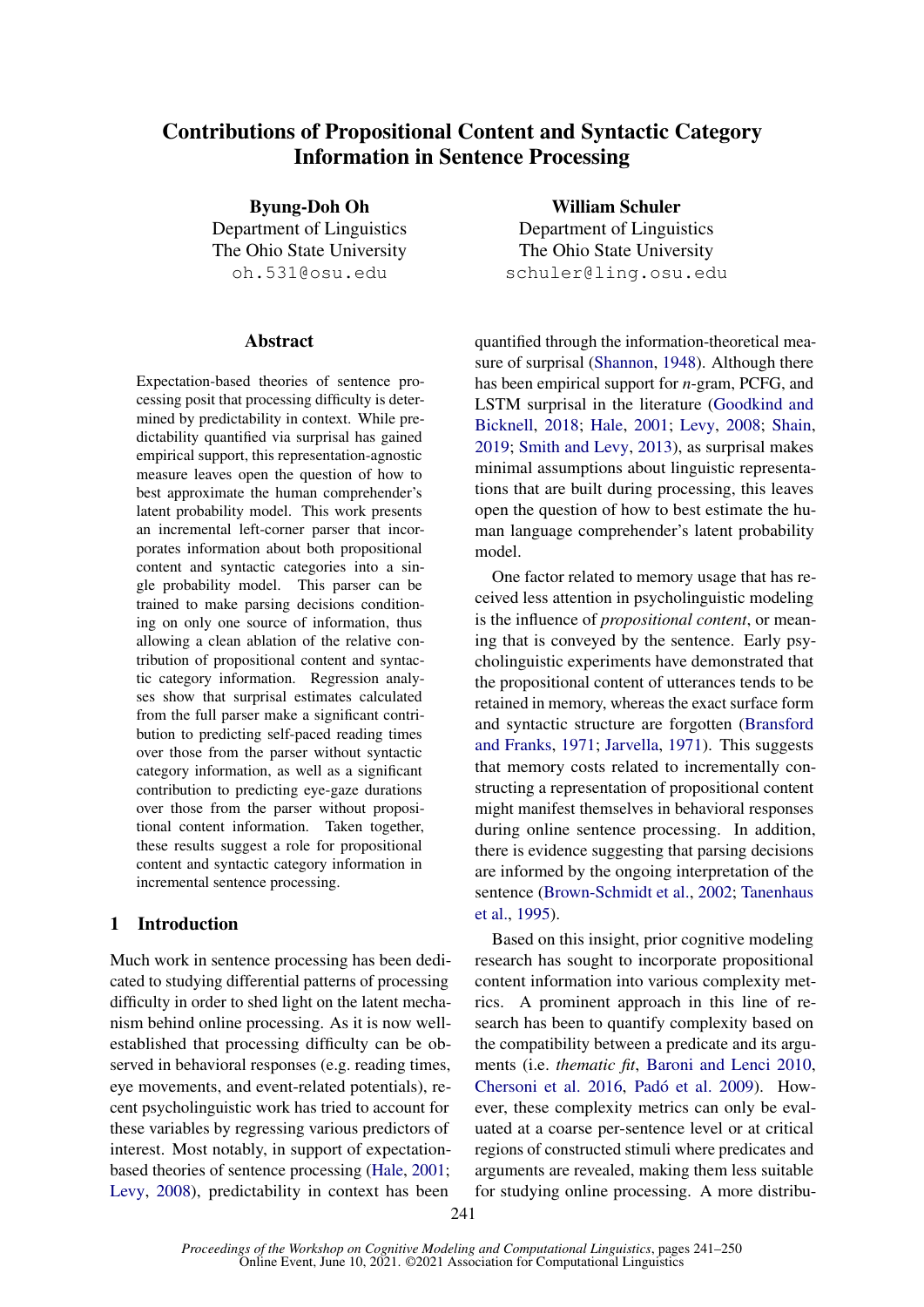<span id="page-1-2"></span>

Figure 1: Left-corner parser operations: a) lexical match ( $m_\ell$ =1) and no-match ( $m_\ell$ =0) operations, creating new apex  $a_{\ell_t}$ , and b) grammatical match ( $m_{g_t}$ =1) and no-match ( $m_{g_t}$ =0) operations, creating new apex  $a_{g_t}$  and base  $b_{g_t}$ .

tional approach has also been explored that relies on word co-occurrence to calculate the *semantic coherence* between each word and its preceding context [\(Mitchell et al.,](#page-8-10) [2010;](#page-8-10) [Sayeed et al.,](#page-8-11) [2015\)](#page-8-11). Although these models allow more fine-grained perword metrics to be calculated, their dependence on an aggregate context vector makes it difficult to distinguish 'gist' or topic information from propositional content.

Unlike these models, our approach seeks to incorporate propositional content by augmenting a generative and incremental parser to build an ongoing representation of *predicate context vectors*, which is based on a categorial grammar formalism that captures both local and non-local predicateargument structure. This processing model can be used to estimate per-word surprisal predictors that capture the influence of propositional content differentially with that of syntactic categories, which are devoid of propositional content.<sup>[1](#page-1-0)</sup> Our experiments demonstrate that the incorporation of both propositional content and syntactic category information into the processing model significantly improves fit to self-paced reading times and eye-gaze durations over corresponding ablated models, suggesting their role in online sentence processing. In addition, we present exploratory work showing how our processing model can be utilized to examine differential effects of propositional content in memory-intensive filler-gap constructions.

### <span id="page-1-3"></span>2 Background

The experiments presented in this paper use surprisal predictors calculated by an incremental processing model based on a probabilistic left-corner parser [\(Johnson-Laird,](#page-8-12) [1983;](#page-8-12) [van Schijndel et al.,](#page-8-13) [2013\)](#page-8-13). This incremental processing model provides a probabilistic account of sentence processing by making a single lexical attachment decision and a single grammatical attachment decision for each input word.<sup>[2](#page-1-1)</sup>

Surprisal can be defined as the negative log of a conditional probability of a word  $w_t$  and a state  $q_t$ at some time step *t* given a sequence of preceding words *<sup>w</sup>*1..*t*−1, marginalized over these states:

$$
S(w_t) \stackrel{\text{def}}{=} -\log \sum_{q_t} P(w_t \, q_t \mid w_{1..t-1}) \qquad (1)
$$

These conditional probabilities can in turn be defined recursively using a transition model:

$$
P(w_t q_t | w_{1..t-1}) \stackrel{\text{def}}{=} \sum_{q_{t-1}} P(w_t q_t | q_{t-1}) \cdot P(w_{t-1} q_{t-1} | w_{1..t-2}) \tag{2}
$$

A probabilistic left-corner parser defines its transition model over possible working memory store states  $q_t = a_t^1/b_t^1, \dots, a_t^D/b_t^D$ , each of which con-<br>sists of a bounded number D of nested derivation sists of a bounded number *D* of nested derivation fragments  $a_t^d/b_t^d$ . Each derivation fragment spans a<br>part of a derivation tree below some apex pode  $a^d$ part of a derivation tree below some apex node  $a_t^d$ , lacking a base node  $b_t^d$  yet to come.

At each time step, the parser generates a lexical attachment decision  $\ell_t$ , a word  $w_t$ , a grammatical at-

<span id="page-1-0"></span><sup>&</sup>lt;sup>1</sup>Note that this distinction of propositional content as retained information about the meaning of a sentence and syntactic categories as unretained information about the form of a sentence may differ somewhat from notions of semantics and syntax that are familiar to computational linguists – in particular, predicates corresponding to lemmatized words fall on the content side of this division here because they are retained after processing, even though it may be common in NLP applications to use them in syntactic parsing.

<span id="page-1-1"></span><sup>2</sup> [Johnson-Laird](#page-8-12) [\(1983\)](#page-8-12) refers to lexical and grammatical attachment decisions as 'shift' and 'predict' respectively.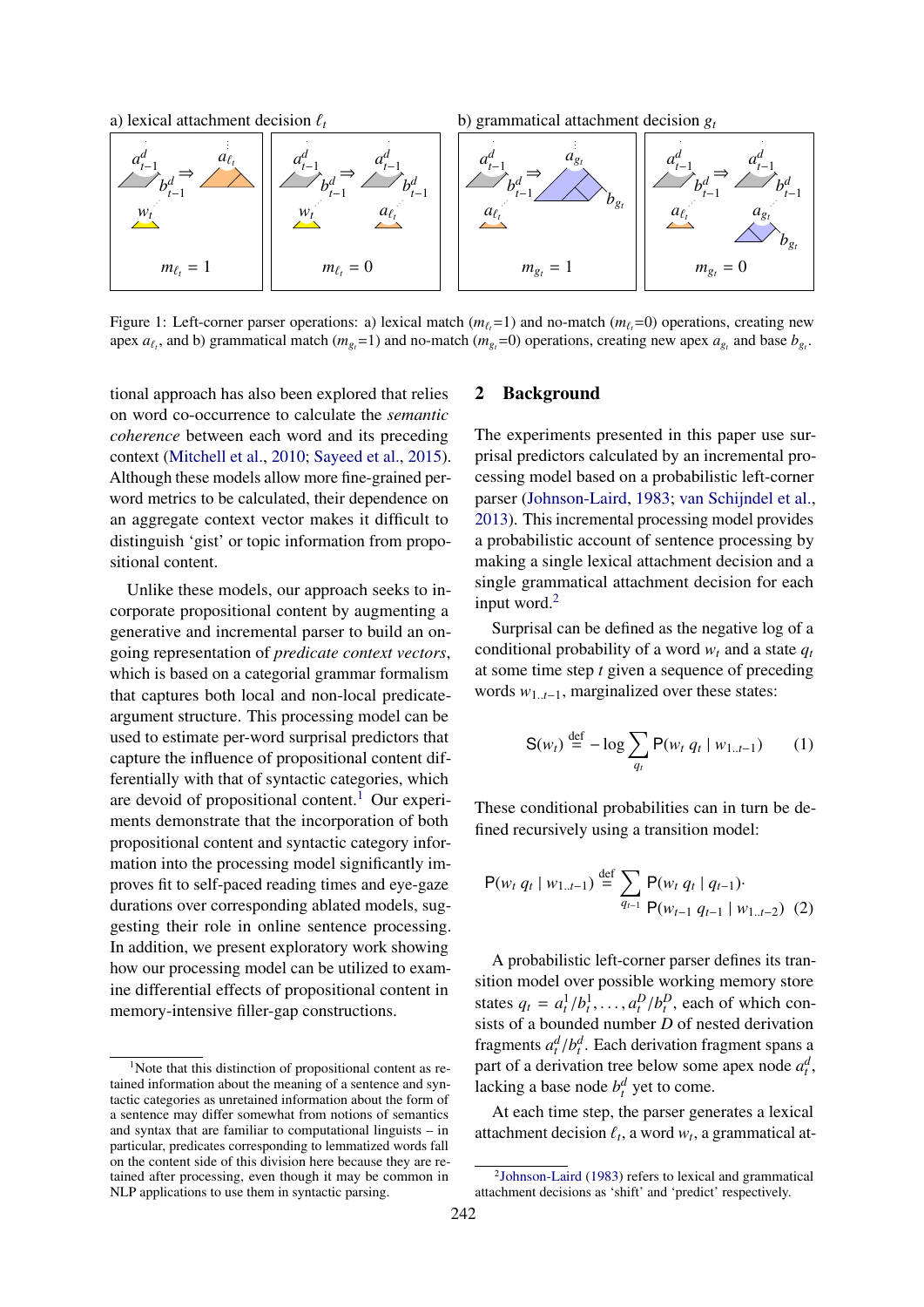<span id="page-2-0"></span>many (
$$
\lambda_{x_1}
$$
 some ( $\lambda_{e_1}$  person  $e_1 x_1$ )  
\n( $\lambda_{e_1}$  true))  
\n( $\lambda_{x_1}$  some ( $\lambda_{x_3}$  some ( $\lambda_{e_3}$  pasta  $e_3 x_3$ )  
\n( $\lambda_{e_3}$  true))  
\n( $\lambda_{x_3}$  some ( $\lambda_{e_2}$  eat  $e_2 x_1 x_3$ )  
\n( $\lambda_{e_2}$  true)))

Figure 2: Lambda calculus expression for the propositional content of the sentence *Many people eat pasta,* using generalized quantifiers over discourse entities and eventualities.

tachment decision  $g_t$ , and a resulting store state  $q_t$ :

$$
P(w_t q_t | q_{t-1}) = \sum_{\ell_t, g_t} P(\ell_t | q_{t-1}) \cdot P(w_t | q_{t-1} | \ell_t) \cdot P(q_t | q_{t-1} | \ell_t w_t) \cdot P(q_t | q_{t-1} | \ell_t w_t g_t) \qquad (3)
$$

As shown in Figure [1,](#page-1-2) the lexical attachment decision  $\ell_t$  generates a new complete node  $a_{\ell_t}$  based<br>on  $(m_t)$  whether the word matches the base of the on  $(m_{\ell_t})$  whether the word matches the base of the most recent degraded to geometric and the community most recent derivation fragment; and the grammatical attachment decision *g<sup>t</sup>* generates a new derivation fragment  $a_{g_t}/b_{g_t}$  based on  $(m_{g_t})$  whether the payr complete parent of a grammar rule with this new complete node as a left child matches the base of the most recent remaining derivation fragment.

The semantic processing model described in this paper extends the above left-corner parser to incorporate propositional content by conditioning lexical and grammatical decisions on sparse vectors of predicate contexts  $\mathbf{h}_{a_t^d}$  and  $\mathbf{h}_{b_t^d}$  in addition to category labels  $c_{a_t^d}$  and  $c_{b_t^d}$  in apex and base nodes  $a_t^d$ and  $b_t^d$ . These predicate context vectors for nodes in a derivation tree of a sentence can be defined in terms of argument positions of variables signified by these nodes in predicates of a logical form translation of that sentence. For example, in Figure [2,](#page-2-0) the variable *e*<sup>2</sup> (signified by the word *eat*) would have the predicate context  $EAT<sub>0</sub>$  because it is the zeroth (initial) participant of the predication (eat  $e_2$   $x_1$   $x_3$  $x_3$ ).<sup>3</sup> Similarly, the variable  $x_3$  would have both the predicate context PASTA1, because it is the first participant (counting from zero) of the predication (pasta  $e_3$   $x_3$ ), and the predicate context EAT<sub>2</sub>, because it is the second participant (counting from

<span id="page-2-2"></span>

Figure 3: Derivation fragments resulting from example lexical decisions made at the word *eat* in the sentence *People eat pasta*. Note that the *predicate contexts* instead of *predicate context vectors* are displayed here for clarity. The predicate context  $PERSON_{1,-1}$  represents an eventuality that takes the first argument of a PERSON predicate as its first argument.

zero) of the predication (eat  $e_2$   $x_1$   $x_3$ ). These predicate contexts are obtained by reannotating the training corpus using a generalized categorial grammar of English [\(Nguyen et al.,](#page-8-14) [2012\)](#page-8-14), which is sensitive to syntactic valence and non-local dependencies.

Lexical attachment probabilities. The probability of each lexical decision  $\ell_t$  in this parser is<br>therefore decomposed into one term for generating therefore decomposed into one term for generating a match decision  $m_{\ell_t}$  and a predicate context vec-<br>to be end another term for concreting a syntastic tor  $\mathbf{h}_{\ell_1}$ , and another term for generating a syntactic actor is the local state and a structure of  $\mathbf{h}_{\ell_1}$ . category label  $c_{\ell_t}$  for the new complete node  $a_{\ell_t}$ :

$$
P(\ell_t | q_{t-1}) =
$$
  
 
$$
P(m_{\ell_t} \mathbf{h}_{\ell_t} | q_{t-1}) \cdot P(c_{\ell_t} | q_{t-1} m_{\ell_t} \mathbf{h}_{\ell_t}) \quad (4)
$$

The probability of generating the match decision and the predicate context vector depends on the base node  $b_{t-1}^d$  of the previous derivation fragment:

$$
P(m_{\ell_t} \mathbf{h}_{\ell_t} | q_{t-1}) = \n\operatorname{SorrMax}(\operatorname{FF}_{\theta_L}[\delta_d^\top, [\delta_{c_{b_{t-1}^d}}^\top, \mathbf{h}_{b_{t-1}^d}^\top] \mathbf{E}_L]) \n\tag{5}
$$

where FF is a feedforward neural network, <sup>δ</sup>*<sup>i</sup>* is a Kronecker delta vector consisting of a one at element *i* and zeros elsewhere, depth  $d =$  $argmax_{d'} {a'_{t-1}}$  $t_{t-1}^{d'}$  ≠ ⊥ } is the number of non-null derivation fragments at the previous time step, and  $\mathbf{E}_{\text{L}}$  is a matrix of jointly trained dense embeddings for each syntactic category and predicate context. The probabilities of category labels are calculated using relative frequency estimation on training data based on the base node of the previous derivation

<span id="page-2-1"></span><sup>&</sup>lt;sup>3</sup>Participants of predications are numbered starting with zero so as to align loosely with syntactic arguments in canonical form.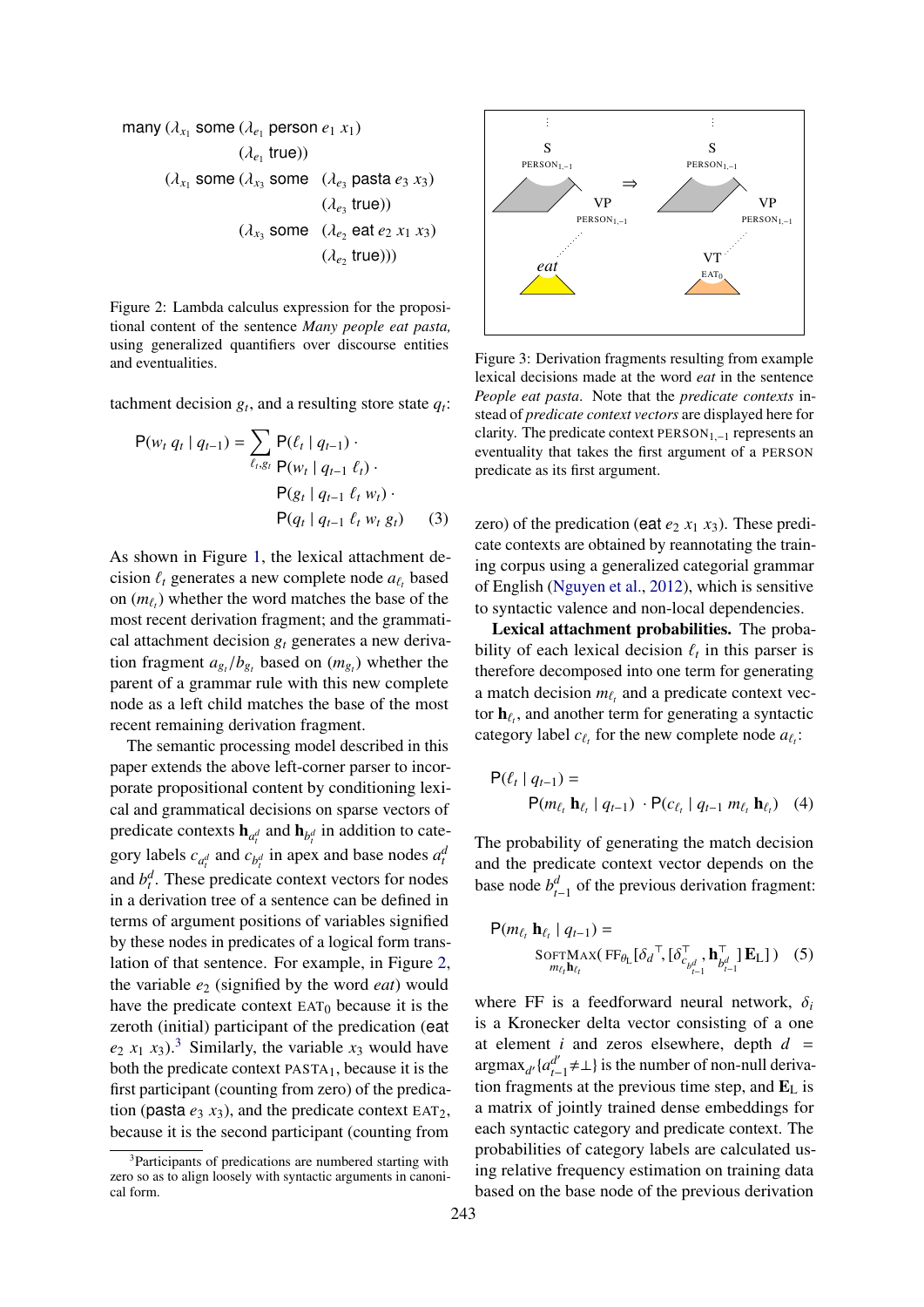fragment. The new complete node  $a_{\ell}$  then depends<br>on the match decision  $m_{\ell}$  (see Figure 3). on the match decision  $m_{\ell_t}$  (see Figure [3\)](#page-2-2):

$$
a_{\ell_t} \stackrel{\text{def}}{=} \begin{cases} a_{t-1}^d & \text{if } m_{\ell_t} = 1\\ c_{\ell_t}, \mathbf{h}_{\ell_t} & \text{if } m_{\ell_t} = 0 \end{cases} \tag{6}
$$

Word probabilities. Probabilities for generating words are estimated as the probability of generating their character sequence using a recurrent neural network implementation of a character model.

Grammatical attachment probabilities. The probability of each grammatical decision  $g_t$  in this parser is similarly decomposed into a term for generating a match decision  $m_{g_t}$  and a composition operator for a grammar rule  $o_{g_t}$ <sup>[4](#page-3-0)</sup>, and terms for category labels  $c_{g_t}$  and  $c'_{g_t}$  at the apex and base nodes of the new derivation fragment:

$$
P(g_t | q_{t-1} \ell_t w_t) = P(m_{g_t} o_{g_t} | q_{t-1} \ell_t w_t) \cdot P(c_{g_t} | q_{t-1} \ell_t w_t m_{g_t} o_{g_t}) \cdot P(c'_{g_t} | q_{t-1} \ell_t w_t m_{g_t} o_{g_t} c_{g_t})
$$
\n(7)

The probability of generating the match decision and the composition operator depends on the base node of the previous derivation fragment and the new complete node  $a_{\ell_i}$ :

$$
\mathsf{P}(m_{g_t} \ o_{g_t} \mid q_{t-1} \ \ell_t \ w_t) = \mathsf{S}\mathsf{OPTMAX}(\mathsf{FF}_{\theta_{\mathsf{G}}}[\delta_d^\top, [\delta_{c_{d-m_{\ell}}^+}^\top \mathbf{h}_{\delta_{t-1}^+}^\top \delta_{c_{a_{\ell}}^+}^\top \mathbf{h}_{a_{\ell_t}}^\top \mathbf{E}_{\mathsf{G}}])
$$
\n
$$
m_{g_t} o_{g_t} \tag{8}
$$

where  $\mathbf{E}_{\text{G}}$  is a matrix of jointly trained dense embeddings for each syntactic category and predicate context. The probabilities of category labels  $c_{g_t}$ and  $c'_{g_t}$  in Equation [7](#page-3-1) are calculated using relative frequency estimation on training data based on the base node of the previous derivation fragment. The composition operator  $o_{g_t}$  in Equations [7](#page-3-1) and [8](#page-3-2) is associated with sparse composition matrices  $A_{o_{gt}}$ , which can be used to compose predicate context vectors associated with the apex node  $a_{g_t}$  of the new derivation fragment,

$$
a_{g_t} \stackrel{\text{def}}{=} \begin{cases} a_{t-1}^{d-m_{g_t}} & \text{if } m_{g_t} = 1\\ c_{g_t}, \mathbf{A}_{o_{g_t}} \mathbf{h}_{a_{\ell_t}} & \text{if } m_{g_t} = 0 \end{cases} \tag{9}
$$

and sparse composition matrices  $\mathbf{B}_{o_{gt}}$ , which can be used to compose predicate context vectors associated with the base node  $b_{g_t}$  of the new derivation

<span id="page-3-3"></span>

Figure 4: Derivation fragments resulting from example grammatical decisions made at the word *eat* in the sentence *People eat pasta*.

fragment (see Figure [4\)](#page-3-3):

$$
b_{g_t} \stackrel{\text{def}}{=} \begin{cases} c'_{g_t}, \mathbf{B}_{o_{g_t}} [\mathbf{h}_{b_{t-1}}^{d - m_{\ell_t}}, \mathbf{h}_{a_{\ell_t}}^{\top}]^{\top} & \text{if } m_{g_t} = 1 \\ c'_{g_t}, \mathbf{B}_{o_{g_t}} [\mathbf{0}^{\top}, \mathbf{h}_{a_{\ell_t}}^{\top}]^{\top} & \text{if } m_{g_t} = 0 \end{cases} \tag{10}
$$

<span id="page-3-1"></span>These composition matrices allow predicate contexts to propagate appropriately through the tree to allow parsing decisions to depend on predicates that may be several words away.

Resulting store state probabilities. In order to update the store state based on the lexical and grammatical decisions, derivation fragments above the most recent nonterminal node are carried forward, and derivation fragments below it are set to null  $(\perp)$ ,

<span id="page-3-2"></span>
$$
\mathsf{P}(q_t | \ldots) \stackrel{\text{def}}{=} \prod_{d=1}^{D} \begin{cases} \left[ a_t^d, b_t^d = a_{t-1}^d, b_{t-1}^d \right] & \text{if } d < d' \\ \left[ a_t^d, b_t^d = a_g, b_{g_t} \right] & \text{if } d = d' \\ \left[ a_t^d, b_t^d = \bot, \bot \right] & \text{if } d > d' \end{cases} \tag{11}
$$

where the indicator function  $\|\varphi\| = 1$  if  $\varphi$  is true and 0 otherwise, and  $d' = \text{argmax}_d \{a_{t-1}^d \neq \bot\} + 1$  $m_{\ell_t}$  −  $m_{g_t}$ . Together, these probabilistic decisions generate the *n* unary branches and *n* − 1 binary branches of a parse tree in Chomsky normal form for an *n*-word sentence.

# <span id="page-3-4"></span>3 Isolating Content and Category **Contributions**

In order to examine the contribution of propositional content on the content-sensitive processing model, the model is modified to allow it to be trained to make lexical and grammatical decisions without conditioning on the predicate context vec-

<span id="page-3-0"></span><sup>4</sup>Examples of composition operators include using the predicate context of the left child as a modifier or an argument, as well as introducing or discharging filler-gap dependencies.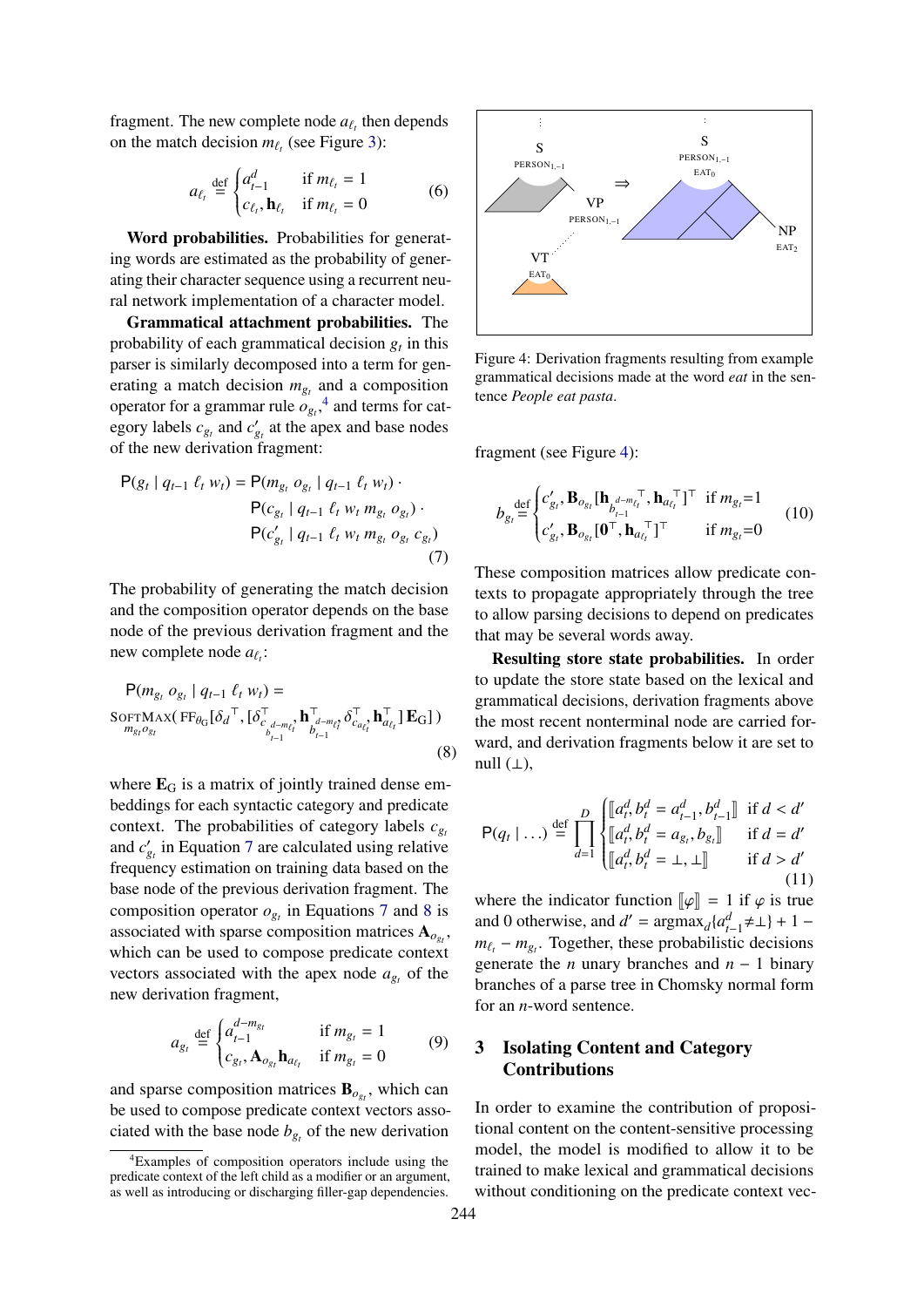tors,

$$
P(m_{\ell_t} \mathbf{h}_{\ell_t} | q_{t-1}) = \text{SOFIMAX}(\text{FF}_{\theta_L}[\delta_d^\top, [\delta_{c_{b_{t-1}^d}}^\top, \mathbf{0}^\top] \mathbf{E}_L]) \quad (12)
$$

$$
\mathsf{P}(m_{g_t} \ o_{g_t} \mid q_{t-1} \ \ell_t \ w_t) =
$$
  
SOFTMAX $(\text{FF}_{\theta_G}[\delta_d^\top, [\delta_{c_{b_{t-1}}^d}^\top, \mathbf{0}^\top, \delta_{c_{p_t}^T}^\top, \mathbf{0}^\top] \mathbf{E}_G])$  (13)

where 0 is a vector of 0s.

Likewise, to examine the contribution of syntactic category information on the content-sensitive processing model, the model is modified to allow it to be trained to make decisions without conditioning on the syntactic category labels:

$$
P(m_{\ell_t} \mathbf{h}_{\ell_t} | q_{t-1}) = \n\begin{cases}\n\text{SOFIMAX}(\text{FF}_{\theta_L}[\delta_d^\top, [\mathbf{0}^\top, \mathbf{h}_{b_{t-1}^d}^\top] \mathbf{E}_L]) & (14) \\
m_{\ell_t} \mathbf{h}_{\ell_t}\n\end{cases}
$$

$$
P(m_{g_t} o_{g_t} | q_{t-1} \ell_t w_t) =
$$
  
SOFTMAX $(FF_{\theta_G}[\delta_d^\top, [\mathbf{0}^\top, \mathbf{h}_{b_{t-1}^d}^\top, \mathbf{0}^\top, \mathbf{h}_{p_t}^\top] \mathbf{E}_G])$  (15)

These two ablated models will respectively be referred to as the *content-* and *category-ablated* models in the following experiments.

### 4 Experiment 1: Linguistic Accuracy

#### 4.1 In-domain Linguistic Accuracy

In order to assess the parsing performance of the content-sensitive processing model outlined in Section [2,](#page-1-3) a linguistic accuracy evaluation was conducted on the development set and test set (i.e. sections 22 and 23 respectively) of the Wall Street Journal (WSJ) corpus of the English Penn Treebank [\(Marcus et al.,](#page-8-15) [1993\)](#page-8-15). The performance of the content-sensitive processing model is compared to the incremental left-corner parser of [van Schijndel](#page-8-13) [et al.](#page-8-13) [\(2013\)](#page-8-13), which is based on a PCFG with subcategorized syntactic categories from the Berkeley latent variable inducer [\(Petrov et al.,](#page-8-16) [2006\)](#page-8-16).

The content-sensitive processing model was trained on a generalized categorial grammar [\(Nguyen et al.,](#page-8-14) [2012\)](#page-8-14) reannotation of sections 02 to 21 of the WSJ corpus. Choices regarding hyperparameters were made based on the parsing performance on the development set of the WSJ corpus. In order to account for sensitivity to initial

<span id="page-4-0"></span>

| Parsing model      | WSJ22 | WSJ23 | NS    |
|--------------------|-------|-------|-------|
| vS et al. (2013)   | 85.20 | 84.08 | 69.60 |
| Full model (avg.)  | 84.60 | 82.45 | 71.64 |
| Con-ablated (avg.) | 81.64 | 79.86 | 69.88 |
| Cat-ablated (avg.) | 75.63 | 74.45 | 64.19 |

Table 1: Bracketing F1 scores on sentences with 40 or fewer words for the incremental parsing models. WSJ: Wall Street Journal, NS: Natural Stories.

parameters, the average performance of the contentsensitive processing model trained using three different random seeds is reported. Likewise, the left-corner parser of [van Schijndel et al.](#page-8-13) [\(2013\)](#page-8-13) was trained on the same generalized categorial grammar reannotation of sections 02 to 21 of the WSJ corpus, using four iterations of the split-merge-smooth algorithm [\(Petrov et al.,](#page-8-16) [2006\)](#page-8-16). Both parsers used beam search decoding with a beam width of 5,000 to return the most likely sequence of parsing decisions.

The unlabeled WSJ bracketing F1 scores from both parsers are presented in the WSJ22 and WSJ23 columns of the vS et al. and Full model rows of Table  $1<sup>5</sup>$  $1<sup>5</sup>$  $1<sup>5</sup>$ . The results show that the two parsers achieve comparable performance on WSJ22 and WSJ23, indicating that the current processing model is a reasonable model of syntactic parsing.

#### 4.2 Cross-Domain Linguistic Accuracy

The two parsers were also evaluated on the Natural Stories Corpus [\(Futrell et al.,](#page-8-17) [2018\)](#page-8-17). This corpus consists of 10 naturalistic stories (10,245 tokens) adapted from existing texts such as fairy tales and short stories. As can be seen in the NS column of the vS et al. and Full model rows of Table [1,](#page-4-0) parsing accuracy on this corpus is substantially lower. This is likely due to the "deceptively naturalistic" nature of the Natural Stories Corpus; this corpus was designed to over-represent rare words and syntactic constructions, therefore representing a different "syntactic domain" from the WSJ corpus. Interestingly, the content-sensitive processing model seems to generalize better to the Natural Stories domain than the model based on the Berkeley latent

<span id="page-4-1"></span><sup>5</sup> It should be noted that the performance of the [van Schi](#page-8-13)[jndel et al.](#page-8-13) [\(2013\)](#page-8-13) parser here is lower than their reported performance because they trained their parser on data with PTB-style annotation, which has substantially fewer syntactic categories than the GCG annotation scheme.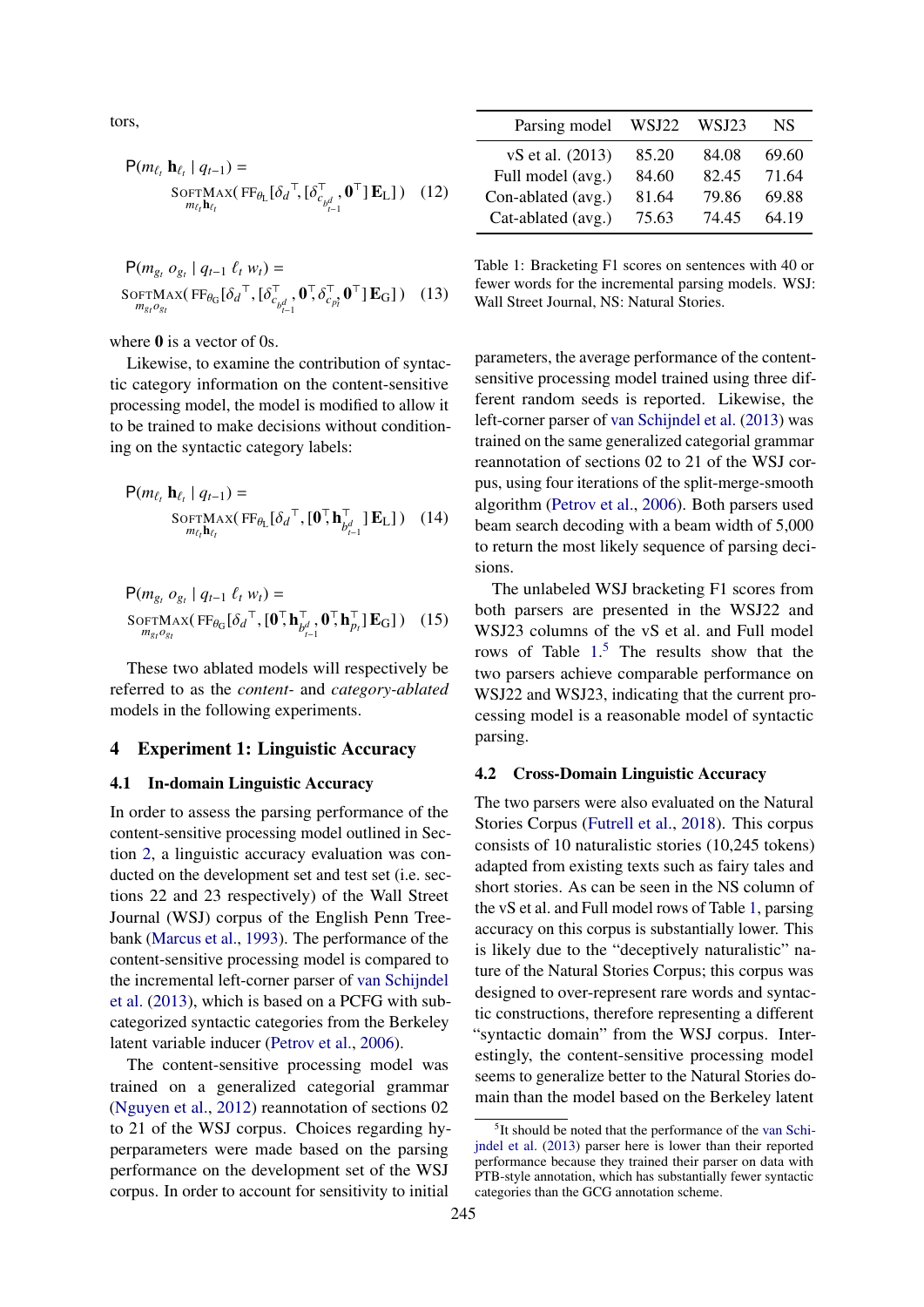variable inducer. This could be the result of the latent-variable subcategorized syntactic categories overfitting to the WSJ domain.

### 4.3 Linguistic Accuracy of Ablated Models

To determine the differential effect of propositional content and syntactic categories, models with each of the propositional content and syntactic category components ablated (i.e. the content- and categoryablated models) were evaluated against the full processing model. $6$  As with the full model, the ablated models were trained using three different random seeds to account for sensitivity to initial parameters. The results in the Con-ablated and Cat-ablated rows of Table [1](#page-4-0) show substantial contributions of both components to parsing accuracy in all domains. On Natural Stories, bootstrap significance tests revealed that seven out of nine  $(3 \times 3)$  pairwise comparisons between the full model and the contentablated model, and all nine pairwise comparisons between the full model and the category-ablated model were statistically significant at the  $p < 0.05$ level, which are both highly significant overall by a binomial test.

# 5 Experiment 2: Self-paced Reading

In order to evaluate the contribution of propositional content and syntactic categories to predicting behavioral responses, surprisal predictors were calculated from the content-sensitive processing model and its two ablated versions, which are outlined in Section [3.](#page-3-4) Subsequently, linear mixedeffects models containing common baseline predictors and one or more surprisal predictors were fitted to self-paced reading times. Finally, a series of likelihood ratio tests (LRTs) were conducted in order to evaluate the contribution of the surprisal predictor from the full processing model to regression model fit.

#### 5.1 Response Data

Experiments described in this paper used the Natural Stories Corpus [\(Futrell et al.,](#page-8-17) [2018\)](#page-8-17), which contains self-paced reading times from 181 subjects that read 10 naturalistic stories consisting of 10,245 tokens. The data were filtered to exclude observations corresponding to sentence-initial and sentence-final words, observations from subjects

who answered fewer than four comprehension questions correctly, and observations with durations shorter than 100 ms or longer than 3000 ms. This resulted in a total of 768,584 observations, which were subsequently partitioned into an exploratory set of 383,906 observations and a held-out set of 384,678 observations. The partitioning allows model selection to be conducted on the exploratory set and a single hypothesis test to be conducted on the held-out set, thus eliminating the need for multiple trials correction. All observations were log-transformed prior to model fitting.

#### 5.2 Predictors

The baseline predictors commonly included in all regression models are word length measured in characters, index of word position within each sentence, and 5-gram surprisal. The 5-gram surprisal predictor is calculated from a 5-gram language model estimated using the KenLM toolkit [\(Heafield et al.,](#page-8-18) [2013\)](#page-8-18) trained on the Gigaword 4 corpus [\(Parker et al.,](#page-8-19) [2009\)](#page-8-19).[7](#page-5-1)

In addition to the baseline predictors, surprisal predictors were calculated from the full contentsensitive processing model, the content-ablated model, and the category-ablated model trained as part of Experiment 1 (*FullSurp*, *NoConSurp*, and *NoCatSurp*). To account for the time the brain takes to process and respond to linguistic input, it is standard practice in psycholinguistic modeling to include 'spillover' variants of predictors from preceding words [\(Rayner et al.,](#page-8-20) [1983;](#page-8-20) [Vasishth,](#page-9-3) [2006\)](#page-9-3). However, as including multiple spillover variants of predictors leads to identifiability issues in mixedeffects modeling [\(Shain and Schuler,](#page-9-4) [2019\)](#page-9-4), the *FullSurp*, *NoConSurp*, and *NoCatSurp* predictors were all spilled over by one position. Moreover, preliminary analysis showed that the surprisal predictors are highly collinear, which may result in identifiability issues for the regression model if included together as predictors. In order to mitigate this problem, the difference between the surprisal predictors from the ablated model and those from the full model (∆*ConSurp*, ∆*CatSurp*) were also calculated as predictors that represent the contribution of the full model over an ablated model. All

<span id="page-5-0"></span> $6$ Source code is available at [https://github.com/](https://github.com/modelblocks/modelblocks-release) [modelblocks/modelblocks-release](https://github.com/modelblocks/modelblocks-release).

<span id="page-5-1"></span> $7$ Although word frequency is also often included as a baseline predictor in the form of unigram surprisal, it was excluded in the current study in light of results showing no significant effect of unigram surprisal over and above 5-gram surprisal when predicting reading times from the Natural Stories Corpus [\(Shain,](#page-8-3) [2019\)](#page-8-3).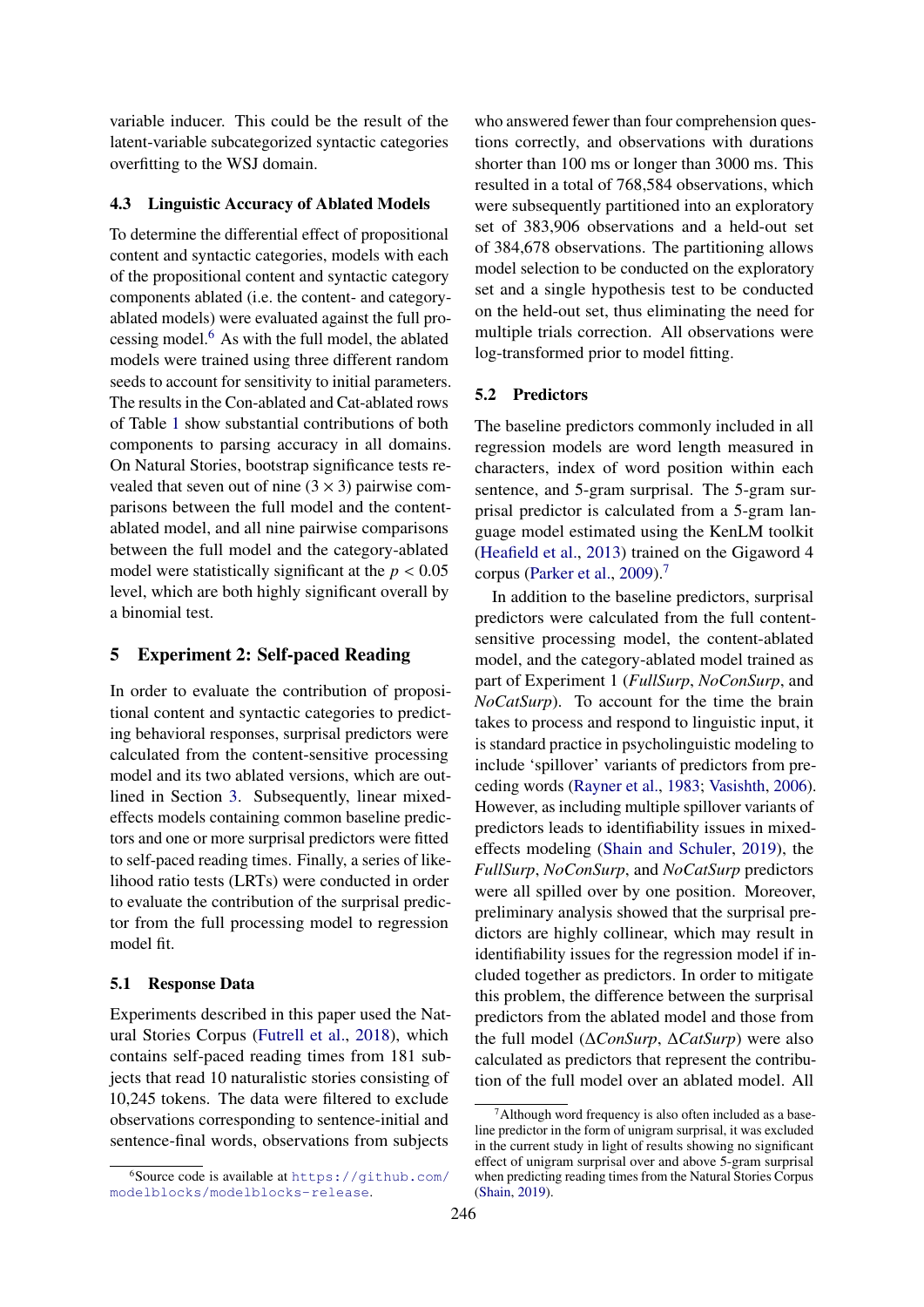predictors were centered and scaled prior to model fitting.

### 5.3 Likelihood Ratio Testing

Two sets of nested linear mixed-effects models were fitted to reading times in the held-out set using using lme4 [\(Bates et al.,](#page-8-21) [2015\)](#page-8-21). The first set manipulated the contribution of propositional content by including ∆*ConSurp* in the full regression model over the base model that contains the baseline predictors and *NoConSurp*. Similarly, the second set manipulated the contribution of syntactic categories by including ∆*CatSurp* in the full regression model over a base model that contains the baseline predictors and *NoCatSurp*. All regression models included by-subject random slopes for all fixed effects and random intercepts for each word and subject-sentence interaction. Subsequently, a series of LRTs were conducted between nested regression models in order to assess the contribution of surprisal predictors from the full processing model to regression model fit. As there were three variants of each surprisal predictor, a total of nine  $(3 \times 3)$  LRTs were performed for each ablated surprisal predictor.[8](#page-6-0)

### 5.4 Results

The results show that the ∆*CatSurp* predictor made a statistically significant contribution to model fit over *NoCatSurp* in eight out of nine LRTs,<sup>[9](#page-6-1)</sup> which is highly significant according to a binomial test  $(p < 0.001)$ . In contrast, no significant contribution of ∆*ConSurp* over *NoConSurp* was observed, with none of the nine LRTs indicating significantly im-proved model fit.<sup>[10](#page-6-2)</sup> This demonstrates that the full processing model captures the influence of propositional content and syntactic category information differentially, the latter of which contributed to predicting self-paced reading times.

### 6 Experiment 3: Eye-tracking Data

In order to examine whether the results observed in Experiment 2 generalize to other latency-based measures, linear-mixed effects models were fitted on the Dundee eye-tracking corpus [\(Kennedy et al.,](#page-8-22) [2003\)](#page-8-22). Following similar procedures to Experiment 2, a series of LRTs were conducted to test the contribution of propositional content and syntactic category information.

### 6.1 Procedures

The set of go-past durations from the Dundee Corpus [\(Kennedy et al.,](#page-8-22) [2003\)](#page-8-22) provided the response variable for the regression models. The Dundee Corpus contains gaze durations from 10 subjects that read 20 newspaper editorials consisting of 51,502 tokens. The data were filtered to exclude unfixated words, words following saccades longer than four words, and words at starts and ends of sentences, screens, documents, and lines. This resulted in the full set with a total of 195,296 observations, which were subsequently partitioned into an exploratory set of 97,391 observations and a held-out set of 97,905 observations. In the base regression models, word length in characters, index of word position in each sentence, and saccade length were included. Additionally, either *NoConSurp* or *No-CatSurp* spilled over by one position was included as a baseline predictor. Similarly to Experiment 2, the first set of LRTs examined the contribution of propositional content by including ∆*ConSurp*, and the second set of LRTs examined the contribution of syntactic category information by including ∆*CatSurp* in the full regression models.

#### 6.2 Results

The results show that the ∆*ConSurp* predictor made a statistically significant contribution to model fit over *NoConSurp* in all nine LRTs.<sup>[11](#page-6-3)</sup> A significant contribution of ∆*CatSurp* over *NoCatSurp* was observed as well, with three of the nine LRTs indicating significantly improved model fit ( $p = .008$ ) according to a binomial test).<sup>[12](#page-6-4)</sup> Interestingly, contrary to Experiment 2 that showed only a robust contribution of syntactic category information to

<span id="page-6-0"></span><sup>8</sup>Despite the risk of convergence issues, the LRTs were also replicated with full regression models that include raw *FullSurp* in addition to the baseline predictors and either *No-CatSurp* or *NoCatSurp*.

<span id="page-6-1"></span><sup>&</sup>lt;sup>9</sup>Any LRT in which either the base or full regression model failed to converge was considered as a null result. Regression models in one LRT failed to converge. In the replication using raw *FullSurp*, regression models in five LRTs failed to converge. However, the remaining four LRTs were statistically significant, which is highly significant according to a binomial test ( $p < 0.001$ ).

<span id="page-6-2"></span><sup>&</sup>lt;sup>10</sup>Regression models in one LRT failed to converge. In the replication using raw *FullSurp*, regression models in five LRTs failed to converge, with the remaining four LRTs indicating non-significance. Additionally, removing 5-gram surprisal from the baseline did not change the pattern of significance.

<span id="page-6-3"></span> $11$ In the replication using raw *FullSurp*, regression models in five LRTs failed to converge. However, the remaining four LRTs were statistically significant, which is highly significant according to a binomial test ( $p < 0.001$ ).

<span id="page-6-4"></span><sup>&</sup>lt;sup>12</sup>Regression models in all LRTs converged. In the replication using raw *FullSurp*, regression models in five LRTs failed to converge, with two out of four remaining LRTs indicating statistical significance ( $p = .071$  according to a binomial test).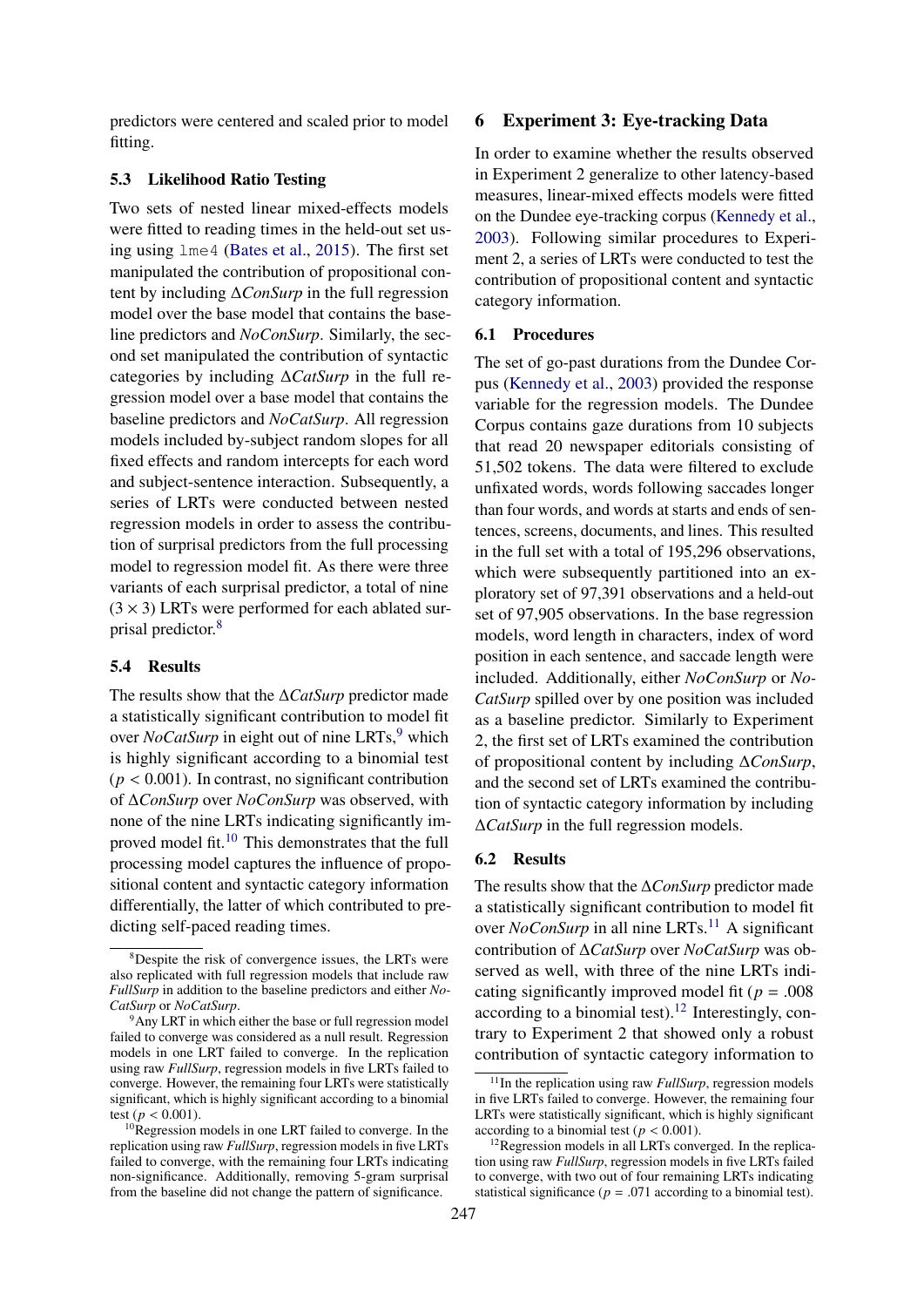predicting self-paced reading times, a strong influence of propositional content in predicting eye-gaze durations is observed. This corroborates the finding that the full processing model captures the distinct influence of propositional content and syntactic category information, the ablation of which results in qualitatively different predictions. In addition, this differential contribution of ∆*ConSurp* across self-paced reading and eye-tracking data suggests that these self-paced reading times and eye-gaze durations may capture different aspects of online processing difficulty.

# 7 Experiment 4: Filler-gap **Constructions**

Observing that surprisal from the full processing model did not contribute significantly to predicting broad-coverage self-paced reading times on top of its content-ablated counterpart in Experiment 2, we focus on filler-gap constructions,  $13$  in which information about the extracted object is thought to strongly influence the processing of the verb. In order to explore the extent to which integration costs associated with filler-gap constructions could be explained by the influence of propositional content, a series of LRTs were conducted to assess the contribution of surprisal from the full processing model to predicting reading times of object-extracted verbs.

### 7.1 Procedures

The subset of self-paced reading times from the Natural Stories Corpus corresponding to objectextracted verbs provided the response variable for the regression models. The object-extracted verbs were identified using a version of the Natural Stories Corpus that had been reannotated using a deep syntactic annotation scheme [\(Shain et al.,](#page-9-5) [2018\)](#page-9-5). Applying the same data exclusion criteria as Experiment 2 resulted in an exploratory set of 1,537 observations and a held-out set of 1,523 observations. As the number of data points for regression model fitting was substantially smaller in comparison to the full set used in Experiment 2, the regression models had to be simplified for reliable convergence. First, the 5-gram surprisal predictor was excluded as its effect estimate was not stable

on the exploratory set. In addition, the random effects structure was simplified to include only the by-subject random intercept.

In the base regression models, word length in characters, index of word position within each sentence, and *NoConSurp* were fitted to the logtransformed reading times in the held-out set. The contribution of propositional content was incorporated by including *FullSurp* in the full regression models. *NoConSurp* and *FullSurp* were spilled over by one position, and all predictors were centered and scaled. The same three variants of each surprisal predictor were used, which resulted in a total of nine LRTs testing the contribution of *Full-Surp*.

#### 7.2 Results

The results showed that the *FullSurp* predictor made a statistically significant contribution to model fit over *NoConSurp* in all nine LRTs. The inclusion of *FullSurp* consistently improved model fit, indicating that integration costs associated with object-extracted filler-gap constructions can be partially explained by the influence of propositional content.

### 8 Conclusion

This paper presents a generative and incremental content-sensitive processing model which factors the contribution of propositional content and syntactic category information. This model can be cleanly ablated to calculate surprisal predictors that differentially isolate the influence of the two components. Subsequent experiments demonstrate the utility of both components in predicting human behavioral responses; the inclusion of propositional content resulted in significantly better fits to broadcoverage eye-gaze durations and self-paced reading times of object-extracted verbs. Additionally, the inclusion of syntactic category information significantly improved fits to both broad-coverage selfpaced reading times and eye-gaze durations. Taken together, these results suggest a role for propositional content and syntactic category information in incremental sentence processing.

# Acknowledgments

The authors would like to thank the anonymous reviewers for their helpful comments. This work was supported by the National Science Foundation grant #1816891. All views expressed are those of

<span id="page-7-0"></span><sup>13</sup>For example, in the sentence *It was a match that the girl rubbed \_ on the wall*, the extracted object *a match* has to be retrieved from memory and integrated to the transitive verb *rubbed*.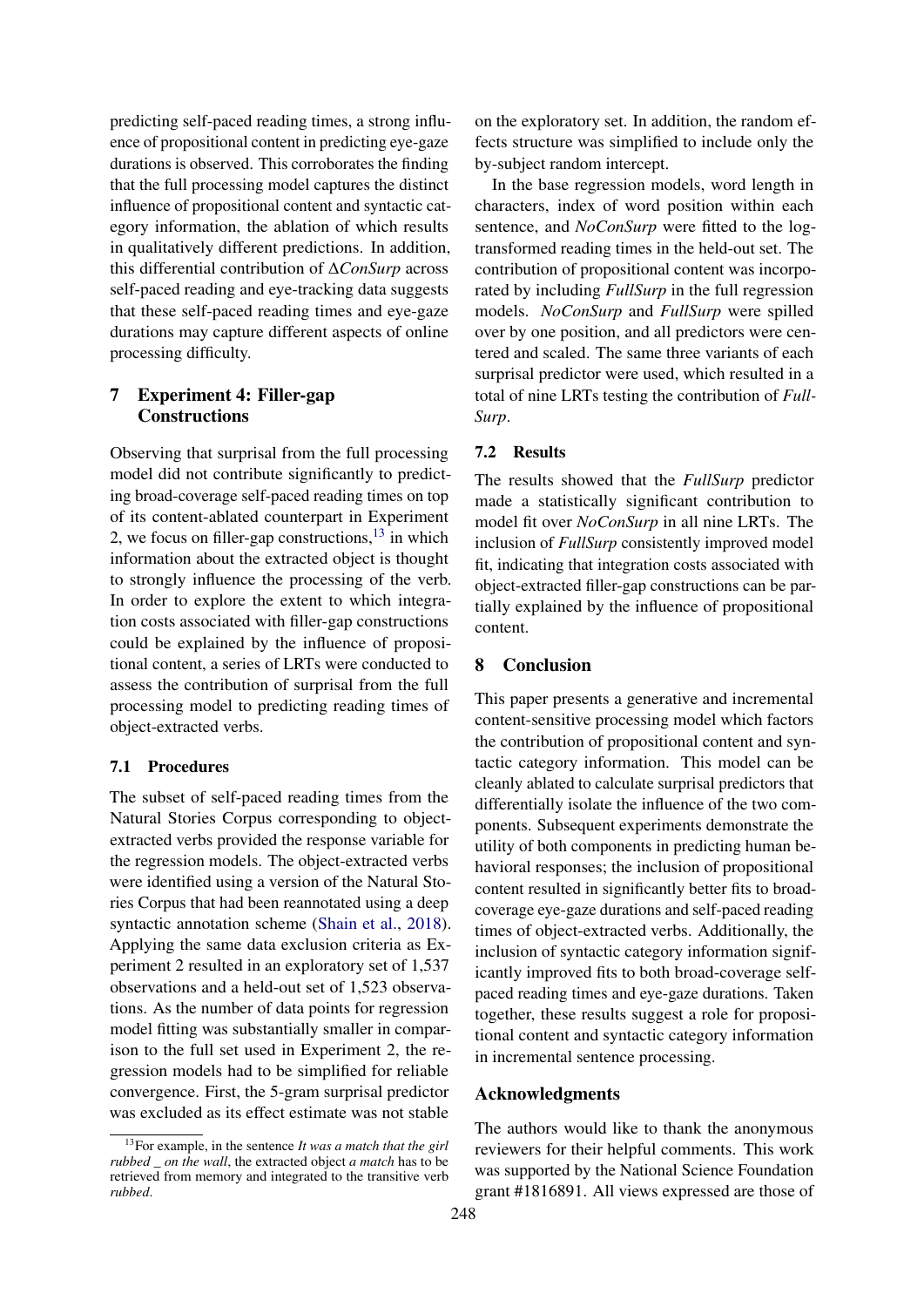the authors and do not necessarily reflect the views of the National Science Foundation.

### References

- <span id="page-8-7"></span>Marco Baroni and Alessandro Lenci. 2010. [Dis](https://www.aclweb.org/anthology/J10-4006/)[tributional memory: A general framework for](https://www.aclweb.org/anthology/J10-4006/) [corpus-based semantics.](https://www.aclweb.org/anthology/J10-4006/) *Computational Linguistics*, 36(4):673–721.
- <span id="page-8-21"></span>Douglas Bates, Martin Mächler, Ben Bolker, and Steve Walker. 2015. [Fitting linear mixed-effects models](https://doi.org/10.18637/jss.v067.i01) [using lme4.](https://doi.org/10.18637/jss.v067.i01) *Journal of Statistical Software*, 67(1):1– 48.
- <span id="page-8-4"></span>J. D. Bransford and J. J. Franks. 1971. [The abstraction](https://doi.org/10.1016/0010-0285(71)90019-3) [of linguistic ideas.](https://doi.org/10.1016/0010-0285(71)90019-3) *Cognitive Psychology*, 2:331– 350.
- <span id="page-8-6"></span>Sarah Brown-Schmidt, Ellen Campana, and Michael K. Tanenhaus. 2002. [Reference resolution in the wild:](https://escholarship.org/uc/item/9pb9m2zr) [Online circumscription of referential domains in a](https://escholarship.org/uc/item/9pb9m2zr) [natural interactive problem-solving task.](https://escholarship.org/uc/item/9pb9m2zr) In *Proceedings of the 24th Annual Meeting of the Cognitive Science Society*, pages 148–153.
- <span id="page-8-8"></span>Emmanuele Chersoni, Philippe Blache, and Alessandro Lenci. 2016. [Towards a distributional model of](https://www.aclweb.org/anthology/W16-4102/) [semantic complexity.](https://www.aclweb.org/anthology/W16-4102/) In *Proceedings of the Workshop on Computational Linguistics for Linguistic Complexity (CL4LC)*, pages 12–22.
- <span id="page-8-17"></span>Richard Futrell, Edward Gibson, Harry J. Tily, Idan Blank, Anastasia Vishnevetsky, Steven Piantadosi, and Evelina Fedorenko. 2018. [The Natural Stories](https://www.aclweb.org/anthology/L18-1012/) [Corpus.](https://www.aclweb.org/anthology/L18-1012/) In *Proceedings of the Eleventh International Conference on Language Resources and Evaluation*, pages 76–82.
- <span id="page-8-2"></span>Adam Goodkind and Klinton Bicknell. 2018. [Predic](https://www.aclweb.org/anthology/W18-0102/)[tive power of word surprisal for reading times is a](https://www.aclweb.org/anthology/W18-0102/) [linear function of language model quality.](https://www.aclweb.org/anthology/W18-0102/) In *Proceedings of the 8th Workshop on Cognitive Modeling and Computational Linguistics*, pages 10–18.
- <span id="page-8-0"></span>John Hale. 2001. [A probabilistic Earley parser as a psy](https://www.aclweb.org/anthology/N01-1021/)[cholinguistic model.](https://www.aclweb.org/anthology/N01-1021/) In *Proceedings of the Second Meeting of the North American Chapter of the Association for Computational Linguistics on Language Technologies*, pages 1–8.
- <span id="page-8-18"></span>Kenneth Heafield, Ivan Pouzyrevsky, Jonathan H. Clark, and Philipp Koehn. 2013. [Scalable modified](https://www.aclweb.org/anthology/P13-2121/) [Kneser-Ney language model estimation.](https://www.aclweb.org/anthology/P13-2121/) In *Proceedings of the 51st Annual Meeting of the Association for Computational Linguistics*, pages 690–696.
- <span id="page-8-5"></span>Robert J. Jarvella. 1971. [Syntactic processing of con](https://doi.org/10.1016/S0022-5371(71)80040-3)[nected speech.](https://doi.org/10.1016/S0022-5371(71)80040-3) *Journal of Verbal Learning and Verbal Behavior*, 10:409–416.
- <span id="page-8-12"></span>Philip N. Johnson-Laird. 1983. *Mental models: Towards a cognitive science of language, inference, and consciousness*. Harvard University Press, Cambridge, MA.
- <span id="page-8-22"></span>Alan Kennedy, James Pynte, and Robin Hill. 2003. The Dundee corpus. In *Proceedings of the 12th European conference on eye movement*.
- <span id="page-8-1"></span>Roger Levy. 2008. [Expectation-based syntactic com](https://doi.org/10.1016/j.cognition.2007.05.006)[prehension.](https://doi.org/10.1016/j.cognition.2007.05.006) *Cognition*, 106(3):1126–1177.
- <span id="page-8-15"></span>Mitchell P. Marcus, Beatrice Santorini, and Mary Ann Marcinkiewicz. 1993. [Building a large annotated](https://www.aclweb.org/anthology/J93-2004/) [corpus of English: The Penn Treebank.](https://www.aclweb.org/anthology/J93-2004/) *Computational Linguistics*, 19(2):313–330.
- <span id="page-8-10"></span>Jeff Mitchell, Mirella Lapata, Vera Demberg, and Frank Keller. 2010. Syntactic and semantic factors in processing difficulty: An integrated measure. In *Proceedings of the 48th Annual Meeting of the Association for Computational Linguistics*, pages 196– 206.
- <span id="page-8-14"></span>Luan Nguyen, Marten van Schijndel, and William Schuler. 2012. [Accurate unbounded dependency re](https://www.aclweb.org/anthology/C12-1130/)[covery using generalized categorial grammars.](https://www.aclweb.org/anthology/C12-1130/) In *Proceedings of the 24th International Conference on Computational Linguistics*, pages 2125–2140.
- <span id="page-8-9"></span>Ulrike Padó, Matthew W. Crocker, and Frank Keller. 2009. [A probabilistic model of semantic plausi](https://doi.org/10.1111/j.1551-6709.2009.01033.x)[bility in sentence processing.](https://doi.org/10.1111/j.1551-6709.2009.01033.x) *Cognitive Science*, 33(5):794–838.
- <span id="page-8-19"></span>Robert Parker, David Graff, Junbo Kong, Ke Chen, and Kazuaki Maeda. 2009. English Gigaword LDC2009T13.
- <span id="page-8-16"></span>Slav Petrov, Leon Barrett, Romain Thibaux, and Dan Klein. 2006. [Learning accurate, compact, and inter](https://www.aclweb.org/anthology/P06-1055/)[pretable tree annotation.](https://www.aclweb.org/anthology/P06-1055/) In *Proceedings of the 21st International Conference on Computational Linguistics and 44th Annual Meeting of the Association for Computational Linguistics*, pages 433–440.
- <span id="page-8-20"></span>Keith Rayner, Marcia Carlson, and Lyn Frazier. 1983. [The interaction of syntax and semantics during sen](https://doi.org/10.1016/S0022-5371(83)90236-0)[tence processing: Eye movements in the analysis](https://doi.org/10.1016/S0022-5371(83)90236-0) [of semantically biased sentences.](https://doi.org/10.1016/S0022-5371(83)90236-0) *Journal of verbal learning and verbal behavior*, 22(3):358–374.
- <span id="page-8-11"></span>Asad Sayeed, Stefan Fischer, and Vera Demberg. 2015. [Vector-space calculation of semantic surprisal for](https://www.aclweb.org/anthology/P15-1074/) [predicting word pronunciation duration.](https://www.aclweb.org/anthology/P15-1074/) In *Proceedings of the 53rd Annual Meeting of the Association for Computational Linguistics and the 7th International Joint Conference on Natural Language Processing*, pages 763–773.
- <span id="page-8-13"></span>Marten van Schijndel, Andy Exley, and William Schuler. 2013. [A model of language processing as](https://doi.org/10.1111/tops.12034) [hierarchic sequential prediction.](https://doi.org/10.1111/tops.12034) *Topics in Cognitive Science*, 5(3):522–540.
- <span id="page-8-3"></span>Cory Shain. 2019. [A large-scale study of the effects](https://www.aclweb.org/anthology/N19-1413/) [of word frequency and predictability in naturalistic](https://www.aclweb.org/anthology/N19-1413/) [reading.](https://www.aclweb.org/anthology/N19-1413/) In *Proceedings of the Annual Conference of the North American Chapter of the Association for Computational Linguistics: Human Language Technologies*.